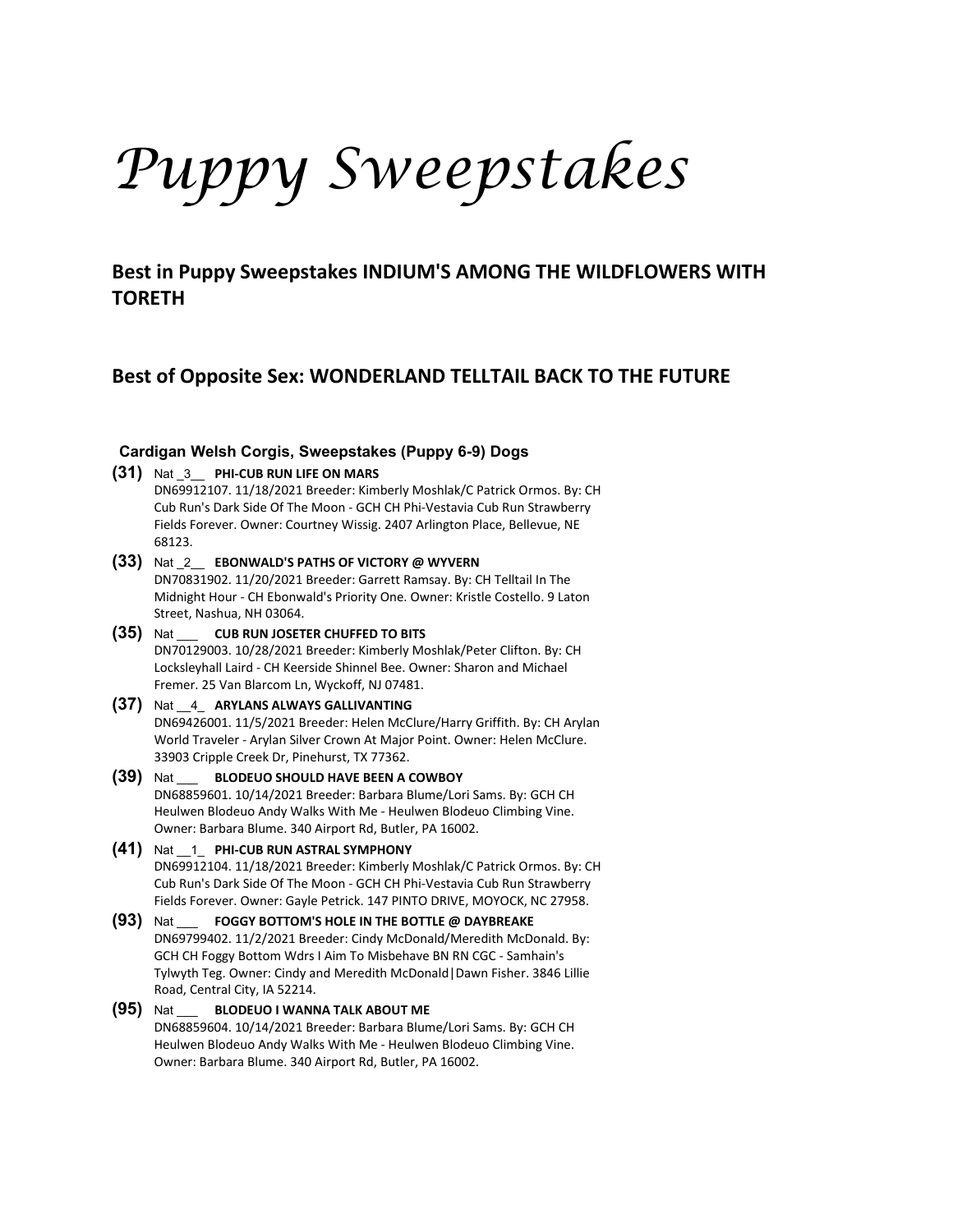# **Cardigan Welsh Corgis, Sweepstakes (Puppy 9-12) Dogs**

# **(43)** Nat \_\_4\_ **HARMONY'S THE WINNER TAKES IT ALL**

DN68006703. 6/4/2021 Breeder: Helen I Cantrell/Lauren Mcilwraith/Crystal Sims. By: GCH CH Pooh's I'M So Sexy And I Know It - GCH CH Harmony's Say No To This. Owner: Helen I Cantrell|Lauren McIlwraith|Crystal Sims. 1515 CR 447, Princeton, TX 75407.

**(45)** Nat \_ab\_\_ **SHELSHIRE REDBUD DAY DREAM BELIEVER** DN68632501. 7/30/2021 Breeder: shelly shirey/Jane Crenshaw. By: GCH CH Boss Is Riverside's Sugar Daddy - Redbud's Cool Cherry Cream. Owner: Shelly Shirey|Jane Crenshaw. 8600 JOHN STREET, Spencer, OK 73084.

#### **(47)** Nat \_\_\_ **CADNOCLUN'S LITTLE RED WAGIN**

DN70531501. 9/1/2021 Breeder: Elizabeth Hillebrand/Marian Mcshane. By: CH Cadnoclun's Hunk Of Georgia Clay - CH Cadnoclun's Spring Beauty. Owner: Elizabeth Hillebrand|Marian McShane. 659 Sparks Road, Mocksville, NC 27028.

**(49)** Nat \_\_\_ **SHELSHIRE REDBUD A DREAM ISA WISH YOUR HEART MAKES** DN68632502. 7/30/2021 Breeder: shelly shirey/Jane Crenshaw. By: GCH CH Boss Is Riverside's Sugar Daddy - Redbud's Cool Cherry Cream. Owner: Jane Crenshaw|Shelly Shirey. 7662 N 134TH EAST AVE, Owasso, OK 74055.

# **(51)** Nat \_\_\_ **WESTWIND'S GUARDIAN OF THE GALAXY CGC**

DN68471501. 8/31/2021 Breeder: Kimberly M Jacobson/Lissa Jacobson. By: GCHS CH Redbud Across The Universe - CH Westwind's Summertime Blues. Owner: Kimberly Jacobson|Lissa Jacobson. 5196 W Stimmel Rd, Salina, KS 67401.

## **(53)** Nat \_\_2\_ **SUCHASTELLAR TRUE HIPPIE SPIRIT**

DN71098001. 8/2/2021 Breeder: Maie Oja. By: GCH CH Blu Skyy's Ziggy Stardust CGC - Suchastellar Latte For Lillifee. Owner: Lisa Croft Elliott|Rudy Van Oplynes|Nancy J Wilson. Moerstraat 102, Bruges, Flanders, 8000.

## **(55)** Nat \_\_\_ **VESTAVIA I'M A LOVER NOT A FIGHTER CGC TKN**

DN67379205. 6/16/2021 Breeder: Cathryn L Ochs-Cline. By: CH Vestavia When Smokey Sings CA FCAT CGC TKN - GCH CH Rhys Kiss Me Kate. Owner: Juan Taquechel . 5060 Jonquilla Drive, Alpharetta, GA 30004.

#### **(87)** Nat \_\_3\_ **TAILWIND PECAN VALLEY GOOD TO GO**

DN68116901. 7/11/2021 Breeder: Cassie Frank/Betty Ann Seely. By: CH Pecan Valley Call Me Mister At Tailwind - GCH CH Pecan Valley Tailwind Peep Show. Owner: Cassie Frank|Betty Ann Seely. 1102 Overland Trail, McKinney, TX 75071.

# **(89)** Nat \_\_\_ **GLASSHOUSE TIN MAN**

DN68873801. 8/17/2021 Breeder: Lori A Frost. By: GCH CH Laurelai Aldershon Jack Sparrow - CH Glasshouse Uptown Girl. Owner: Lori Frost. 850 Albany Avenue, Ventura, CA 93004.

#### **(91)** Nat \_\_1\_ **WONDERLAND TELLTAIL BACK TO THE FUTURE** DN68652401. 7/15/2021 Breeder: Cindy Forbes/Paula O'Donnell. By: GCHG CH Twinroc Santa Paws PT - CH Wonderland Rory Macplum. Owner: Cindy Forbes|Paula O'Donnell. P O Box 246, Linville Falls, NC 28647.

# **(127)** Nat \_\_\_ **CH DRAGONFLY WINDDANCER BELIEVE IN MIRACLES** DN68941001. 7/17/2021 Breeder: Mary DeToma/Amanda Wheaton/Sofia Valenzuela. By: GCHB CH Windmill's Remember The Good Ones - CH

Winddancer Dragonfly Angel Of Music. Owner: Autumn Dugan|Mary DeToma|Amanda Wheaton. 720 Collins Corner Rd, Dartmouth, MA 02747.

# **Cardigan Welsh Corgis, Sweepstakes (Puppy 12-15) Dogs**

#### **(57)** Nat \_\_2\_ **REDBUD OAK LEAF RED RED WINE** DN66929103. 4/10/2021 Breeder: S Jane Crenshaw. By: Pluperfect Private

Kingdom - Oak Leaf Redbud Coffee Tea Or Me. Owner: Kimberly Moshlak and Noah Moshlak. 14249 Bakerwood Place, Haymarket, VA 20169.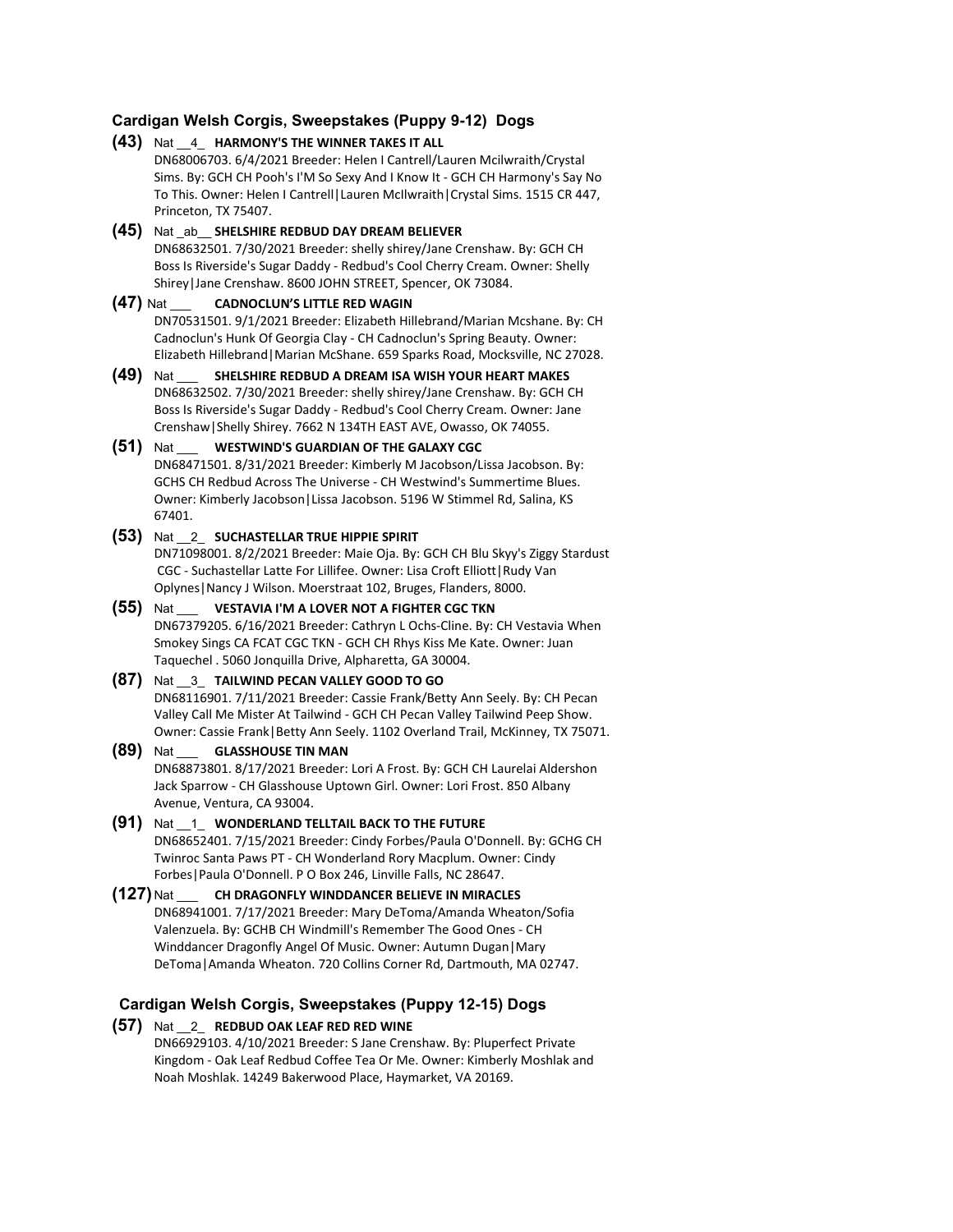#### **(59)** Nat \_\_4\_ **BENDI'S TAKING THE WORLD BY STORM**

DN66562909. 3/22/2021 Breeder: Wanda Bendinelli/Debbie Price. By: GCHS CH Pluperfect Merrymoon Paper Tiger - CH Sundance Suspicious Minds. Owner: Deborah Frank. 17599 Ebb Tide Drive, Lewes, DE 19958.

**(65)** Nat \_\_\_ **DEBONAIRE'S WHISPER YOUR WAY TO SUCCESS @ LANAKILA** DN66486409. 3/17/2021 Breeder: Kathryn Tanguay. By: GCH CH Lanakila's Dwarf King Of Debonaire BN RE PT FDC DCAT CGCA TKN ATT - CH Debonaires Cherry On Top BCAT. Owner: Heidi Kilgore. 2443 E 7 Lakes Rd, Winslow, IN 47598.

#### **(107)** Nat \_3\_\_ **BENDI'S HOLD ON TO YOUR HAT**

DN66562905. 3/22/2021 Breeder: Wanda Bendinelli/Debbie Price. By: GCHS CH Pluperfect Merrymoon Paper Tiger - CH Sundance Suspicious Minds. Owner: Wanda Bendinelli. 1050 Kyler Rd, Mt Vernon, MO 65712.

#### **(225)** Nat \_\_\_1 **CH PENFRO SHOW DON'T TELL**

DN66576703. 4/9/2021 Breeder: Valerie Allison. By: GCH CH Woodrose Landsend Somebody To Love FDC SCN CGC TKI ATT VSWB - GCH CH Stornoway Penfro Comin' In Hot TKI. Owner: Cynthia B Bossi. 1490 NE 154th Ave, Williston, FL 32696.

# **Cardigan Welsh Corgis, Sweepstakes (Senior 15-18 Months) Dogs**

#### **(67)** Nat \_\_\_ **SALTY CREEK'S TALK TO THE MOON BCAT**

DN65908101. 12/24/2020 Breeder: Sara Austin D.V.M.. By: Salty Creek Telltail Come Alive - Salty Creek's Love Invincible. Owner: Sara Austin. 205 sunset point Rd, Beaufort, NC 28516.

#### **(71)** Nat \_\_1\_ **SUPERNATURAL'S JUST MY IMAGINATION**

DN65064701. 12/30/2020 Breeder: C F CAMIN. By: CH Kino's Quarry Tiger Eye At Redbud - GCHS CH Bluefox Elyan Mine Not Yours. Owner: C F Camin. 18377 Chicken Dinner Rd, Caldwell, ID 83607.

# **(73)** Nat \_\_\_ **EBONWALD'S TIME IS NOW AT WYVERN**

DN66242603. 12/22/2020 Breeder: Garrett Ramsay. By: GCH CH Ebonwald Madegann Quick Study BCAT TKN - CH Ebonwald's Lasting Impression. Owner: Kristle Costello. 9 Laton Street, Nashua, NH 03064.

## **(75)** Nat \_\_\_ **WINDDANCER AROHAWK HOPE FOR THE FUTURE**

DN66373701. 1/9/2021 Breeder: Jacklyn Gingerich/Mary Detoma. By: CH Kino's Quarry Tiger Eye At Redbud - GCHB CH Winddancer Glimmer Of Hope. Owner: Mary DeToma|Tessa Flamengo. 82 Juniper Dr, Windsor Locks, CT 06096.

# **(77)** Nat \_\_2\_ **ONALEE'S GET THE LED OUT**

DN66482801. 2/11/2021 Breeder: Christina O Roberts/Paula O'Donnell. By: CH Twinroc-Telltail Here Come The Redcoats - Onalee's Wait A Minute!. Owner: Margaret Sharapan|Debra Linden|Christina Mazepink. 37082 N Piper Ln, Lake Villa, IL 60046.

#### **(79)** Nat \_\_\_ **JOKIN'S SCANDALOUS LEGEND**

DN65323605. 12/15/2020 Breeder: Joseph Hunn Jr./Nicole Palsgrove/Blythe Palsgrove. By: GCHB CH Coedwig's Black Diamond PT - CH Coedwig's Where Rumors End & Legends Begin @ Jokin RN. Owner: Nicole Palsgrove|Blythe Palsgrove Brady|Julianna Alexander|S Palsgrove. 2025 E St Rt 36, Piqua, OH 45356.

#### **(81)** Nat \_\_\_ **ARYLANS MINT CONDITION**

DN66054201. 1/31/2021 Breeder: Helen McClure/Harry Griffith. By: CH Aurigan's Kantasia Rolls Royce - Kantasia's Arylan She's Got The Look. Owner: Helen McClure. 33903 Cripple Creek Dr, Pinehurst, TX 77362.

#### **(103)** Nat \_\_\_ **GERAN'S TAKE A CHANCE ON ME**

DN65509903. 12/18/2020 Breeder: M'Kayla Stahr/Gerald W Roach. By: GCHG CH Geran's Big Money Of Glasshouse BCAT - CH Glasshouse Amazing Journey Of Gerans CA. Owner: MKayla Stahr|Gerald Roach. 325 Nth 8th St, Boonville, IN 47601.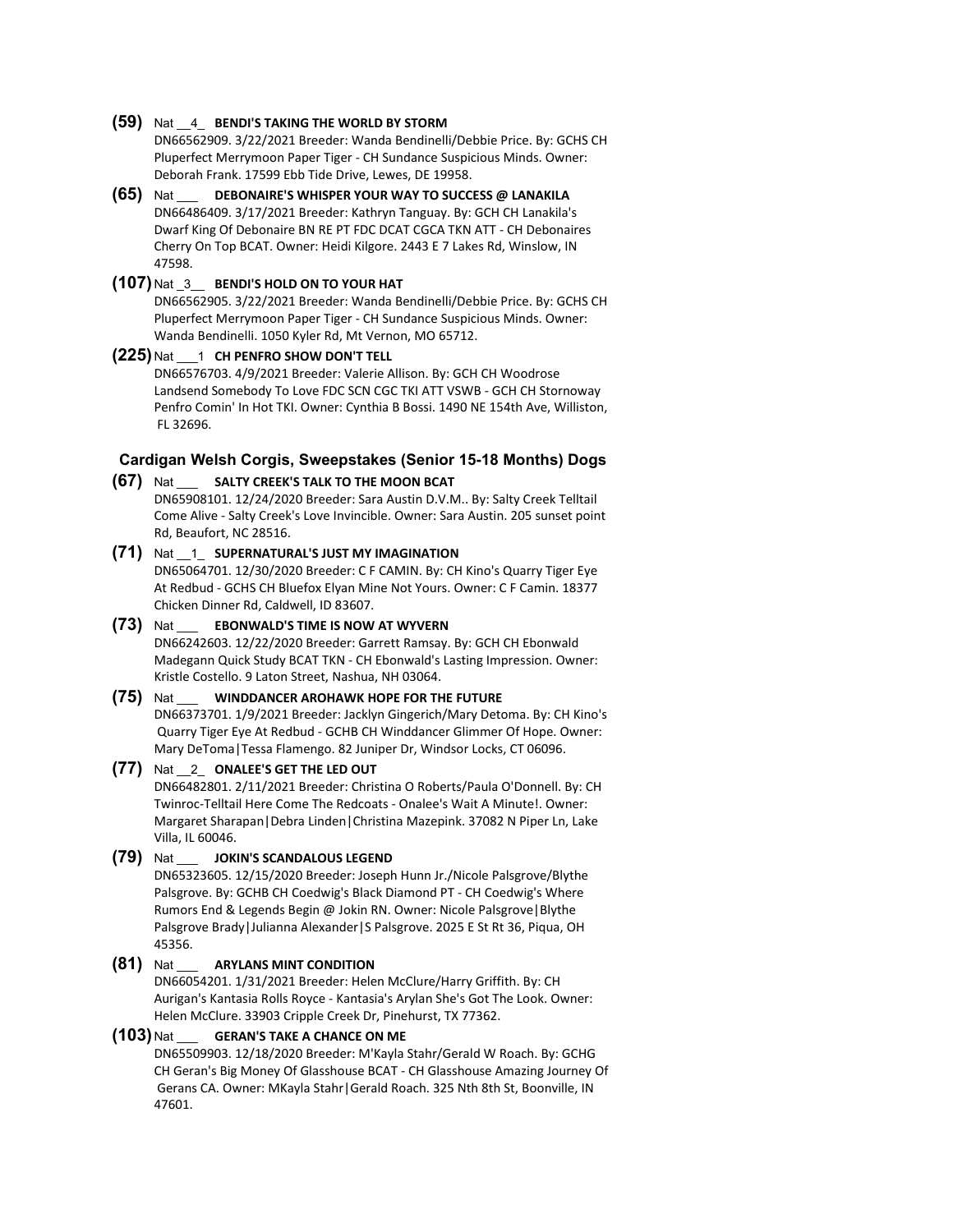#### **(105)** Nat \_\_4\_ **EBONWALD'S UPPER HAND**

DN66242402. 1/2/2021 Breeder: Garrett Ramsay. By: GCHS CH Madhatter's Achilles' Heel BCAT - Ebonwald's Give Me A Reason To Wait PT FDC. Owner: Garrett Ramsay|Aaron Gray. 7720 W WINSLOW RD, illinois, IL 61089.

**(177)** Nat \_\_\_ **CH SNAPDRAGON DON'T GO BACON MY HEART PT** DN66203601. 1/28/2021 Breeder: Lisa Anderson D.V.M.. By: CH Sunkissed Cheers To A New Year - GCH CH Snapdragon Heart Of The Matter. Owner: Lisa Anderson DVM. 1538 Windmill Ln, Mesquite, TX 75149. Lauren Mcllwraith

#### **(207)** Nat \_\_\_3 **CH SUPERNATURAL THE ROAD AHEAD**

DN65064703. 12/30/2020 Breeder: C F CAMIN. By: CH Kino's Quarry Tiger Eye At Redbud - GCHS CH Bluefox Elyan Mine Not Yours. Owner: Dayl Phillip. 5121 Everson Goshen Rd, Bellingham, WA 98226.

#### **(229)** Nat \_ex\_\_ **CH 3C'S WINJAMMIN'S READY AIM FIRE**

DN65517603. 1/23/2021 Breeder: Sally Joaquin. By: CH Coedwig's First Dynasty - 3c's Eagles Feather CGCA TKA ATT. Owner: Rus|Sherilyn Mumme|Sally Joaquin. 18422 N 66th Ln, Glendale, AZ 85308.

#### **(307)** Nat \_\_\_ **CH WINDMILL'S POLAR EXPRESS**

DN65435004. 12/11/2020 Breeder: Ashley E Miller/Heather S Miller. By: CH Windmill's Big Kahuna - CH Pecan Valley Mark Of Athena. Owner: Heather Miller|Ashley Miller. 8024 FM 2653 S, Cumby, TX 75433.

#### **(311)** Nat \_\_\_ **CH CAVALIER ALWAYS IN THE NICK OF TIME**

DN65131606. 12/6/2020 Breeder: Annabel Irene Maley/Margaret Mcmichael/Doug Irby. By: GCHS CH Rochars Wizard Of Menlo Park At Shelshire - CH Woodrose Dressed In Black. Owner: Annabel Irene Maley|Margaret McMichael|Doug Irby. 739 Ebenezer Rd, Gladys, VA 24554. Agent:Jaclyn Smith

#### **(315)** Nat \_\_\_ **CH EBONWALD'S TIME FOR A COURAGEOUS HEART AT MADEGANN THDN CGC**

DN66242602. 12/22/2020 Breeder: Garrett Ramsay. By: GCH CH Ebonwald Madegann Quick Study BCAT TKN - CH Ebonwald's Lasting Impression. Owner: Toni OGorman. 1830 Hummingbird Trail, Cheyenne, WY 82009.

# **Cardigan Welsh Corgis, Sweepstakes (Puppy 6-9) Bitches**

# **(38)** Nat \_\_2\_ **XTACEE DANCING THROUGH LIFE**

DN70268201. 10/22/2021 Breeder: Kathryn Schwabe. By: GCHG CH Xtacee Dancin In The Moonlight - CH Xtacee Holiday On Ice. Owner: Kathryn Schwabe. 2140 Easton Road, Bethlehem, PA 18015.

- **(40)** Nat \_ab\_\_ **TELLTAIL ONALEE'S I'VE GOT A SECRET** DN69619005. 11/2/2021 Breeder: Mrs. Norma Murphy/Paula O'Donnell/Ms. Christina O. Roberts. By: CH Telltail In The Midnight Hour - Telltail Onalee's Undeniable. Owner: Norma Muphy|Paula O'Donnell|Christina Roberts. 6205 SW Woodham St, Palm City, FL 34990.
- **(42)** Nat \_\_\_ **ARYLANS MAIDEN VOYAGE** DN69544103. 11/19/2021 Breeder: Mrs. Jenny Theiss. By: CH Arylans Rhett Butler - Arylan Roux The Day. Owner: Helen McClure. 33903 Cripple Creek Dr, Pinehurst, TX 77362.
- **(44)** Nat \_\_\_ **BLUEFOX UP TO NO GOOD @ WYNCREST'S & TURN-KEY** DN69007201. 10/13/2021 Breeder: Ms. Cheryl L Kienast. By: GCH CH Moonpie's What A Marvelous Moment FDC THDN CGC TKN - GCHB CH Elyan Bluefox Rules Of Magic. Owner: Kathryn A Metcalfe|Tina Bosemer. 1592 Raydale Drive, Louisville, KY 40219.

# **(46)** Nat \_\_ab\_ **CUB RUN JOSETER TEA AND CRUMPETS**

DN70129001. 10/28/2021 Breeder: Kimberly Moshlak/Peter Clifton. By: CH Locksleyhall Laird - CH Keerside Shinnel Bee. Owner: Kimberly Moshlak |Peter Clifton. 14249 Bakerwood Place, Haymarket, VA 20169.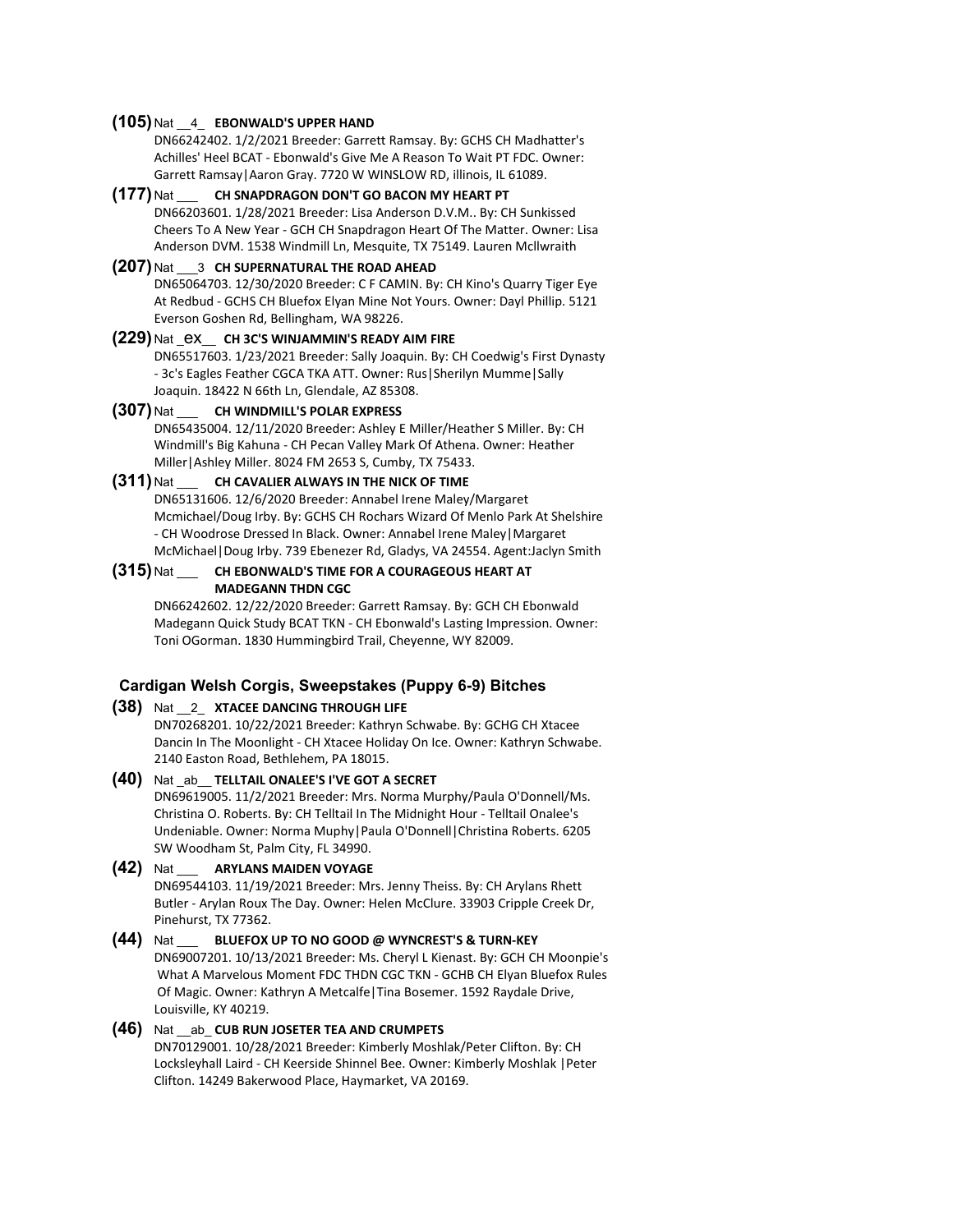#### **(48)** Nat \_\_\_ **XTACEE DEFYING GRAVITY AT OCTANE**

DN70268202. 10/22/2021 Breeder: Kathryn Schwabe. By: GCHG CH Xtacee Dancin In The Moonlight - CH Xtacee Holiday On Ice. Owner: Heather Masch|Kathryn Schwabe. 442 Jefferson St, Carlstadt, NJ 07072.

#### **(50)** Nat \_\_\_ **BLACKDALES LATE NIGHT BRANDY** DN69004301. 10/25/2021 Breeder: Cheryl M Black/Karen K Chandor. By: GCH CH Blackdales No Introduction Required At Benmore - CH Blackdales Perfect Gem. Owner: Cheryl M Black |Karen K Chandor. 5872 Cold River Road, Shrewsbury, VT 05738.

#### **(52)** Nat \_\_\_ **BLODEUO AS GOOD AS I ONCE WAS BL**

DN68859605. 10/14/2021 Breeder: Barbara Blume/Lori Sams. By: GCH CH Heulwen Blodeuo Andy Walks With Me - Heulwen Blodeuo Climbing Vine. Owner: Barbara Blume. 340 Airport Rd, Butler, PA 16002.

#### **(54)** Nat \_\_\_ **RAVENWOOD LUNAR WINDS AT KCM**

DN69779203. 10/19/2021 Breeder: Randa L Hanes. By: CH Torlan Trueblue Bird Of Prey CAX - Mackinac Moon's Stay Peculiar. Owner: Kelly Meadows. 207 Scott Orchard Rd, Taft, TN 38488.

# **(58)** Nat \_\_\_ **FOGGY BOTTOM'S RIGHT AS RAIN**

DN69801102. 11/6/2021 Breeder: Cindy McDonald/Alec Munier. By: GCHS CH Wyncrest Clear Creek Once Upon A Dream CA BCAT CGCA - Summit Foggy Bottom Intergalatic. Owner: Joan Greimann and Cindy McDonald. 3091 Jessup ave, Melbourne, IA 50162.

# **(60)** Nat \_\_\_ **BLODUEU HOW DO YOU LIKE ME NOW J**

DN68859602. 10/14/2021 Breeder: Barbara Blume/Lori Sams. By: GCH CH Heulwen Blodeuo Andy Walks With Me - Heulwen Blodeuo Climbing Vine. Owner: Barbara Blume. 340 Airport Rd, Butler, PA 16002.

#### **(144)** Nat \_3\_\_ **TELLTAIL MISTY MEADOWS AT KCM**

DN69619001. 11/2/2021 Breeder: Mrs. Norma Murphy/Mrs. Paula O'Donnell/Ms. Christina O. Roberts. By: CH Telltail In The Midnight Hour - Telltail Onalee's Undeniable. Owner: Kelly Meadows. 207 Scott Orchard Rd, Taft, TN 38488.

#### **(154)** Nat \_\_4\_ **PHI-CUB RUN EARTHLY OBSESSION**

DN69912101. 11/18/2021 Breeder: Kimberly Moshlak/C Patrick Ormos. By: CH Cub Run's Dark Side Of The Moon - GCH CH Phi-Vestavia Cub Run Strawberry Fields Forever. Owner: Kimberly Moshlak and C Patrick Ormos. 14249 Bakerwood Place, Haymarket, VA 20169.

#### **(158)** Nat \_\_\_ **SHELSHIRE'S I LOVE A RAINY NIGHT**

DN69249801. 10/12/2021 Breeder: David E Green/Shelly Shirey. By: Meurig Don't Stop Believing - GCH CH Shelshire's Queen Of Hearts. Owner: David E Green|Shelly Shirey. 9051 Plainville Road, Baldwinsville , NY 13027.

#### **(162)** Nat \_\_\_ **EBONWALD'S VICTORIOUS VOYAGE**

DN70831901. 11/20/2021 Breeder: Garrett Ramsay. By: CH Telltail In The Midnight Hour - CH Ebonwald's Priority One. Owner: Garrett Ramsay|Aaron Gray. 7720 W WINSLOW RD, Illinois, IL 61089.

#### **(164)** Nat \_\_\_ **WINDMILL'S THERE'S NO CRYING IN BASEBALL**

DN69965601. 11/29/2021 Breeder: Ashley E Miller/Heather Miller. By: GCHS CH Wyncrest Clear Creek Once Upon A Dream CA BCAT CGCA - CH Pecan Valley Party In The USA. Owner: Heather Miller|Ashley Miller. 8024 FM 2653 S, Cumby, TX 75433.

#### **(166)** Nat \_\_\_ **FOGGY BOTTOM'S ROLLING IN THE DEEP @ CLEAR CREEK**

DN69801101. 11/6/2021 Breeder: Cindy McDonald/Alec Munier. By: GCHS CH Wyncrest Clear Creek Once Upon A Dream CA BCAT CGCA - Summit Foggy Bottom Intergalatic. Owner: Cindy and Meredith McDonald|Mary Hulme. 3846 Lillie Road, Central City, IA 52214.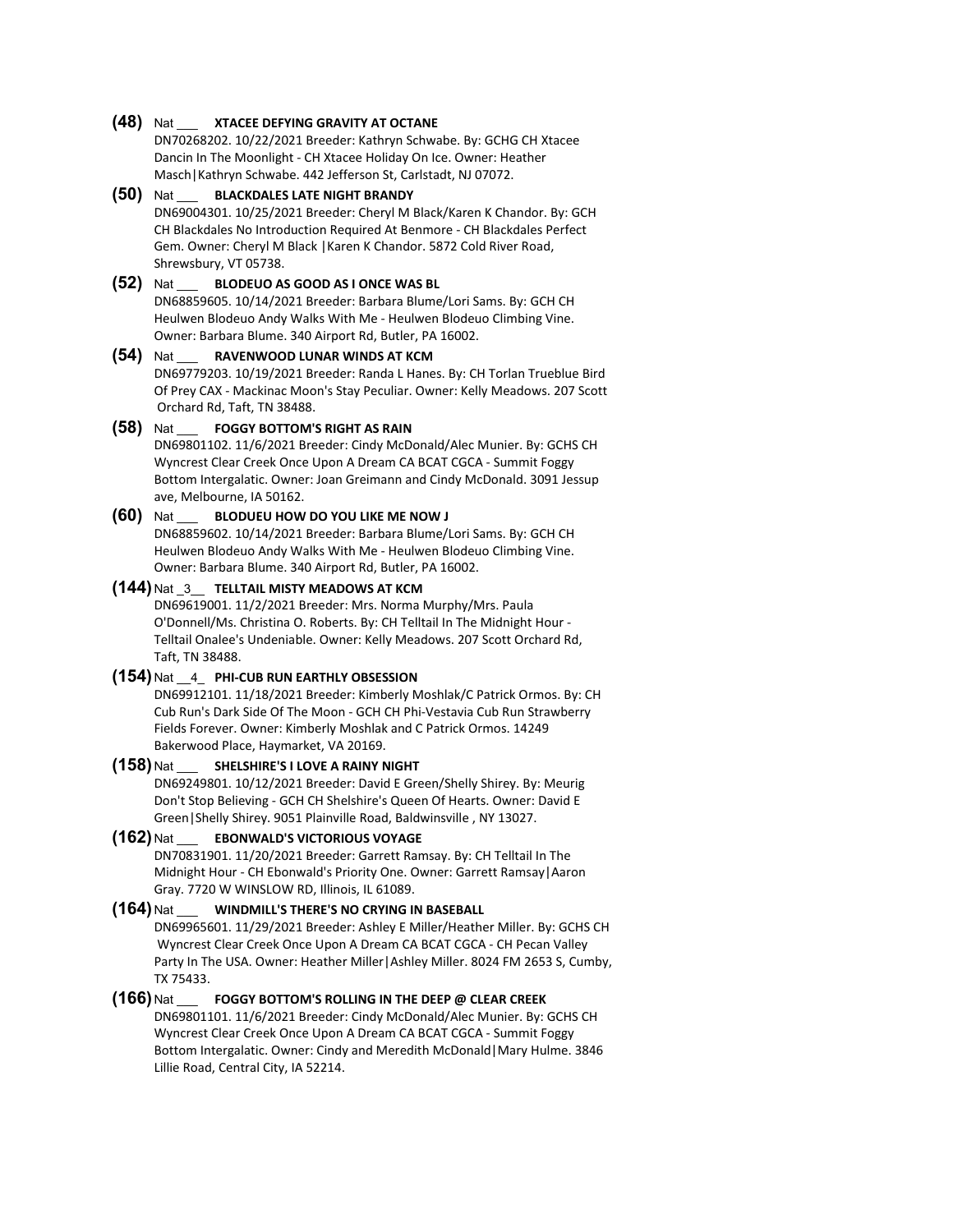#### **(172)** Nat \_\_\_1 **BLUEFOX UNFORGETTABLE**

DN69007202. 10/13/2021 Breeder: Ms. Cheryl L Kienast. By: GCH CH Moonpie's What A Marvelous Moment FDC THDN CGC TKN - GCHB CH Elyan Bluefox Rules Of Magic. Owner: Cheryl Kienast. 8122 Thorn Grove Pike, Knoxville, TN 37914.

## **Cardigan Welsh Corgis, Sweepstakes (Puppy 9-12) Bitches**

**(62)** Nat \_\_\_ **VESTAVIA NAOMI AT COLDSTREAM**

DN67379202. 6/16/2021 Breeder: Cathryn L Ochs-Cline. By: CH Vestavia When Smokey Sings CA FCAT CGC TKN - GCH CH Rhys Kiss Me Kate. Owner: Donald F Williams|Donald F Williams |Cecelia E Williams. 8166 Eagle Point Dr, Beulah, MI 49617.

#### **(64)** Nat \_\_\_ **PECAN VALLEY TAILWIND MADE TO ORDER**

DN67674001. 7/11/2021 Breeder: Betty Ann Seely/Cassie Frank. By: CH Sunkissed Cheers To A New Year - Pecanvalley Tailwind Clouds Of Blue. Owner: Betty Ann seely|Cassie frank. 92 Culberson rd, Mayflower, AR 72106.

**(66)** Nat \_\_\_ **XTACEE ENDLESS SUMMER NIGHTS** DN68977604. 8/26/2021 Breeder: Lisa Rhyner/Kathy Schwabe. By: GCH CH Rochar&Stubbyacres Biloxi Blues - CH Xtacee Ruby Slippers. Owner: Lisa Rhyner|Kathryn Schwabe. 2140 Easton Road, Bethlehem, PA 18015.

# **(68)** Nat \_\_\_ **KHARTUM MOONLIGHT BECOMES YOU**

DN70933301. 8/22/2021 Breeder: Lynne Ragsdale. By: GCH Aelwyd Watch For Me By Moonlight - Can Ch Merrymoon Unmistakeable. Owner: Lynne Ragsdale. 9428 Co Rd 1CANADA, Palgrave, ON L0N1P0.

# **(70)** Nat \_\_\_ **FERNBRIAR SOMETHING'S GOT A HOLD ON ME**

DN68583702. 6/27/2021 Breeder: Mackenzie Mann/Diana Mann. By: CH Redbud Glasdawn Moon Shadow - CH Fernbriar Flashblack Friday. Owner: Mackenzie Mann|Diana Mann. 2425 60th Ave SE, Rochester, MN 55904.

#### **(72)** Nat \_\_\_ **SHELSHIRE ALL MY NIGHTLY DREAMS AT REDBUD**

DN68632506. 7/30/2021 Breeder: shelly shirey/Jane Crenshaw. By: GCH CH Boss Is Riverside's Sugar Daddy - Redbud's Cool Cherry Cream. Owner: Jane Crenshaw|Shelly Shirey. 7662 N 134TH EAST AVE, Owasso, OK 74055.

# **(74)** Nat \_\_4\_ **LOST RIVER'S XIV KARAT ON A SUGAR HIGH**

DN68760903. 8/12/2021 Breeder: Shawn Michael/Angela Reilly. By: GCH CH Boss Is Riverside's Sugar Daddy - Cosmopolitan Uptown Girl. Owner: Peggy McCoy |Sherri Hurst. 304 Quaker Street, Northbridge, MA 01534.

#### **(76)** Nat \_\_\_ **DEBONARRES I LOVE LUCY**

DN68526902. 8/26/2021 Breeder: Kathryn Tanguay. By: Dragons Love Z Jurajskrego Zamku BCAT TKN - GCH CH Debonaires Annie Get Your Gun. Owner: Kathryn Tanguay. 3241 Delsea Dr, Franklinville, NJ 08322.

#### **(78)** Nat \_\_\_ **WONDERLAND CINCINNATI FOR GIANTS DANCE**

DN68301602. 7/11/2021 Breeder: Cindy Forbes. By: GCH CH Bluefox Elyan Raining Magic HSAds HSBd HIAds - CH Wonderland Cricket On The Hearth. Owner: Mark Clarke|Cindy Forbes. 1785 Tyler Rd, Russellville, AR 72802. Agent:Linda Williams

#### **(80)** Nat \_\_3\_ **SERAH JUSTUS EVOLVED**

DN68244502. 8/26/2021 Breeder: Jane B Smith/Patrick A Smith. By: GCHB CH Onalee Telltail That Touch Of Mink - CH Cymbrogi Autumn's Legacy To Serah From Llynhill. Owner: Denise Waiting. 1612 Rose Creek Rd, Pullman, WA 99163.

#### **(82)** Nat \_\_\_ **XTACEE SUMMER OF 69 AT KINGS MT** DN68977602. 8/26/2021 Breeder: Lisa Rhyner/Kathy Schwabe. By: GCH CH Rochar&Stubbyacres Biloxi Blues - CH Xtacee Ruby Slippers. Owner: Melanie Chiappone. 10 Brooks St, Brewer, ME 04412.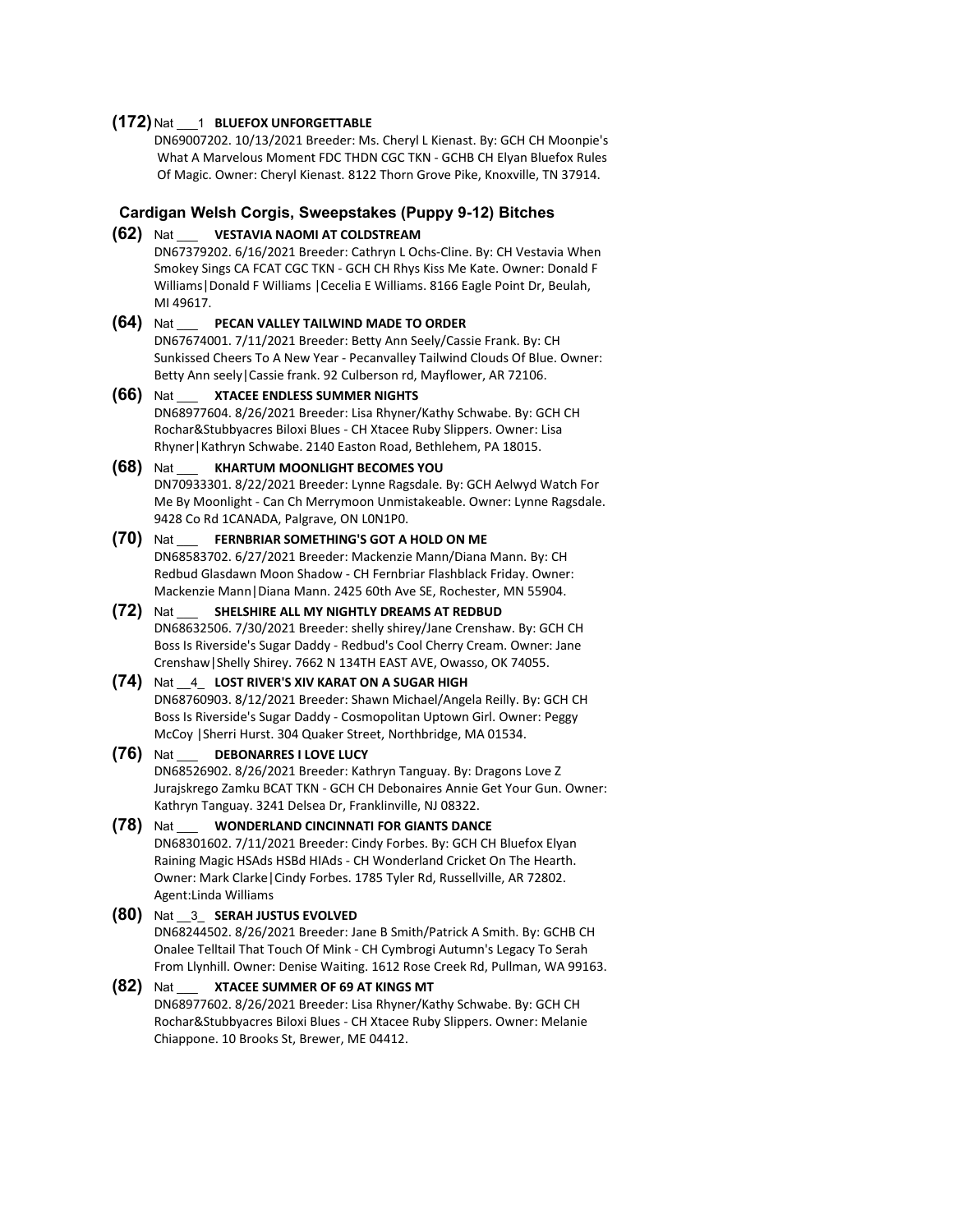#### **(84)** Nat \_\_\_ **HARMONY'S LAY ALL YOUR LOVE ON ME**

DN68006701. 6/4/2021 Breeder: Helen I Cantrell/Lauren Mcilwraith/Crystal Sims. By: GCH CH Pooh's I'M So Sexy And I Know It - GCH CH Harmony's Say No To This. Owner: Helen I Cantrell|Lauren McIlwraith|Crystal Sims. 1515 CR 447, Princeton, TX 75407.

#### **(86)** Nat \_\_\_ **VESTAVIA RUNWAY RUNAWAY**

DN67379201. 6/16/2021 Breeder: Cathryn L Ochs-Cline. By: CH Vestavia When Smokey Sings CA FCAT CGC TKN - GCH CH Rhys Kiss Me Kate. Owner: Cathryn Ochs Cline. 772 Oneta Dr NW, Norcross, GA 30093.

#### **(88)** Nat \_\_\_ **FLF SISTER ACT**

DN68440802. 7/24/2021 Breeder: Debbie A. MOCK. By: CH Windmill's Goblet Of Fire - CH Legacy's She Shall Be Perfectly Paisley. Owner: Debbie A Mock. 3153 FAWN LANE, PORTERSVILLE, PA 16051.

# **(150)** Nat \_\_2\_ **CAJUN'S MYSTERIOUS MANDI SUE**

DN68230401. 7/1/2021 Breeder: Keith P Bonin. By: GCHP CH Xiv Karat A Date To Remember FDC CGC TKN - Cajun Ebony Shamrock. Owner: Keith P Bonin. 335 Twin Oaks Rd E, Pineville, LA 71360.

# **(152)** Nat \_\_\_ **HARMONY FABLE'S SHINING LIKE THE SUN**

DN68006704. 6/4/2021 Breeder: Helen I Cantrell/Lauren Mcilwraith/Crystal Sims. By: GCH CH Pooh's I'M So Sexy And I Know It - GCH CH Harmony's Say No To This. Owner: Crystal Sims|Richard Sims|Helen Cantrell. 324 Cannon, Quinlan, TX 75474.

#### **(156)** Nat \_\_\_ **PECANVALLEY TAILWIND SILVER THISTLE**

DN68219402. 6/14/2021 Breeder: Betty Ann Seely/Edweena Mcdowell. By: CH Sunkissed Cheers To A New Year - Pecan Valley Blue On Blue. Owner: Betty Ann seely|Cassie frank. 92 Culberson rd, Mayflower, AR 72106.

#### **(168)** Nat \_\_1\_ **TELLTAIL WONDERLAND TOO NAUGHTY**

DN68652403. 7/15/2021 Breeder: Cindy Forbes/Paula O'Donnell. By: GCHG CH Twinroc Santa Paws PT - CH Wonderland Rory Macplum. Owner: Paula O'Donnell|Cindy Forbes. 9688 SW 40th Ct, Ocala, FL 34476.

#### **(170)** Nat \_\_\_ **WONDERLAND CINNAMON CINNSATION**

DN68301601. 7/11/2021 Breeder: Cindy Forbes. By: GCH CH Bluefox Elyan Raining Magic HSAds HSBd HIAds - CH Wonderland Cricket On The Hearth. Owner: Cindy Forbes. P O Box 246, Linville Falls, NC 28647.

#### **(174)** Nat \_\_\_ **MACWALLACE CANON**

DN70940102. 8/25/2021 Breeder: Dr. Elizabeth S Macnair/Eleanor S Macnair. By: GCHG CH Twinroc Santa Paws PT - GCH CH Macwallace Miorbhail. Owner: Dr Elizabeth S Macnair|Eleanor S Macnair. 26523 Hillside Drive, Spring, TX 77386.

#### **(324)** Nat \_\_\_ **AROHAWK SHOT IN THE DARK**

DN68429501. 8/9/2021 Breeder: Jacklyn Gingerich/Mary Detoma. By: GCHB CH Windmill's Remember The Good Ones - GCHB CH Winddancer Glimmer Of Hope. Owner: Jacklynn Gingerich|Olivia Blatt |Addyson Blatt. 9760 Ridge Rd, Middleport, NY 14105.

# **Cardigan Welsh Corgis, Sweepstakes (Puppy 12-15) Bitches**

**(92)** Nat \_\_ab\_ **ARYLAN'S I'M A TOMBOY** DN66380404. 3/21/2021 Breeder: Jessica Theiss. By: CH Arylan World Traveler - Arylan Nymesis In Silver Lake. Owner: Helen McClure. 33903 Cripple Creek Dr, Pinehurst, TX 77362.

#### **(94)** Nat \_2\_ **HERITAGE HILL LETSGETFYSICAL** DN67008006. 5/6/2021 Breeder: Lois T Mark/Deborah B Moore. By: CH Oak Leaf Redbud Let's Go! - Heritage Hill Hush Money. Owner: Deborah B Moore|Lois Mark. 2677 Telegraph Rd, North East, MD 21901. Lisa Croft-Elliot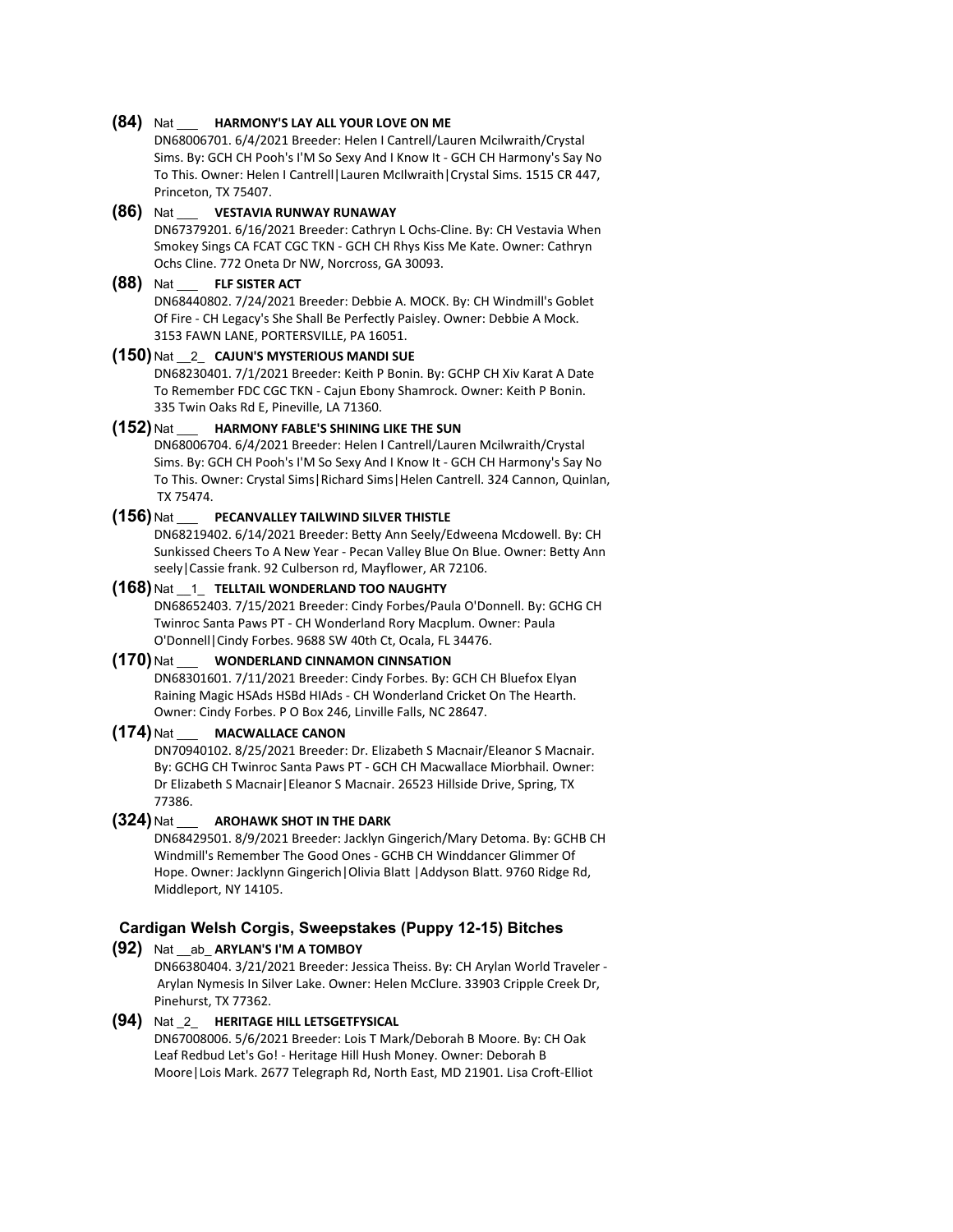#### **(96)** Nat \_\_\_ **ARBENNIG PATTY PEANUT**

DN67729504. 5/24/2021 Breeder: Emily Banaszak/Cynthia Banaszak. By: GCH CH Ebonwald Madegann Quick Study BCAT TKN - Arbennig Lazy Acrobat. Owner: Emily Banaszak. 3128 Lathrop Ave, Elmwood Park, WI 53405.

**(100)** Nat \_\_\_ **TORLAN'S THIRD TIME'S THE CHARM** DN67616201. 5/13/2021 Breeder: Samantha Nye D.V.M. By: CH Coedwig's First Dynasty - CH Torlan's Wild As The Wind CD RN NJP CGC. Owner: Samantha Nye DVM. 1404 NW 12th St, Blue Springs, MO 64015. Agent: Linda Williams

### **(102)** Nat \_\_4\_ **OAK LEAF REDBUD SINGS SO GOOD**

DN67501302. 5/16/2021 Breeder: George Ann Kuettel/Bruce Kuettel/Jane Crenshaw. By: CH Kino's Quarry Tiger Eye At Redbud - CH Oak Leaf Redbud Flies So High TKN. Owner: George Ann Kuettel|Jane Crenshaw. 651 Spring Creek Parkway, Weatherford, TX 76087.

# **(104)** Nat \_\_\_ **TAILWIND PECAN VALLEY SHAKE YOUR MONEY MAKER**

DN67793101. 5/10/2021 Breeder: Betty Ann Seely/Cassie Frank. By: GCHG CH Geran's Big Money Of Glasshouse BCAT - GCHS CH Pecan Valley Telltail Ka-Ching. Owner: Cassie Frank|Betty Ann Seely. 1102 Overland Trail, McKinney, TX 75071.

# **(106)** Nat \_\_\_ **MAJESTICSCERIINLOVEWITHTHEMOON**

DN67847002. 5/29/2021 Breeder: Rene Hess/Kathy Tanguay. By: Dragons Love Z Jurajskrego Zamku BCAT TKN - Majestic's Tator Tot. Owner: Thomas A Hess Jr|Kathy Tanguay. 229 Sugarman Ave, Millville, NJ 08332.

#### **(108)** Nat \_\_\_ **VESTAVIA HOPEFUL NOTE TO CORNERSTONE**

DN66856504. 3/25/2021 Breeder: Cathryn L Ochs-Cline. By: CH All Trade Uptown Funk - GCH CH Bluefox Elyan Pure Magic HT FDC CAX3 FCAT6 RATO CGCA TKN ATT. Owner: Rita J Hellegers. 1970 Blessing Rd., Albertville, AL 35951.

# **(110)** Nat \_\_\_ **BENDI CLEAR CREEK THE VOODOO THAT YOU DO**

DN66562908. 3/22/2021 Breeder: Wanda Bendinelli/Debbie Price. By: GCHS CH Pluperfect Merrymoon Paper Tiger - CH Sundance Suspicious Minds. Owner: Mary Hulme. 1672 Tofting Avenue, Iowa City, IA 52240.

## **(112)** Nat \_\_\_ **CORNERSTONE AMITY GIVE A LITTLE WHISTLE**

DN67248901. 5/8/2021 Breeder: Rita J Hellegers. By: GCH CH Cornerstone's Moonlit - Cornerstone's Lift Your Voice. Owner: Jonathan Strong|Mrs Jeannie Strong|Rita J Hellegers. 777 Pinewood Circle, Mooresville, NC 28115.

#### **(114)** Nat \_\_\_ **KEKSBAND JE VEUX AT VISIONS CGC TKN**

DN67640601. 3/8/2021 Breeder: Svetlana B. Maysagina. By: Cardiganium Largo Winch - Keksband Touch My Soul. Owner: Holly GoldmanCraig|E. B. Bishop. PO Box 417, AVERILL PARK, NY 12018. Mary Cummings

#### **(116)** Nat \_\_1\_ **KINGSBURY BOSSIS I KNOW MY PLACE**

DN67571501. 5/24/2021 Breeder: Jacque Glenn/Don w Glenn/Caitlyn Connor. By: Redbud Oak Leaf Man About Tweed - GCHB CH Boss Is Hanky Panky At Kingsbury. Owner: Jacque Glenn|Don W. Glenn. 201 N Ward Road, Raymore, MO 64083.

#### **(118)** Nat \_\_\_ **DREAMWORLD'S LUCY IN THE SKY WITH DIAMONDS**

DN67110104. 4/24/2021 Breeder: Amy McGuire. By: CH Davenitch Let Your Light Shine - Dream World's Abbey Road. Owner: AMY MCGUIRE. N7446 WETTACH RD, MONTICELLO, WI 53570.

#### **(138)** Nat \_\_\_ **KINGSBURY LONG COOL WOMAN**

DN67571502. 5/24/2021 Breeder: Jacque Glenn/Don w Glenn/Caitlyn Connor. By: Redbud Oak Leaf Man About Tweed - GCHB CH Boss Is Hanky Panky At Kingsbury. Owner: Robert N and E Gail A LaBerge|E Gail A LaBerge|Jacque Glenn. 3862 Morgans Ridge Dr, Buford, GA 30519.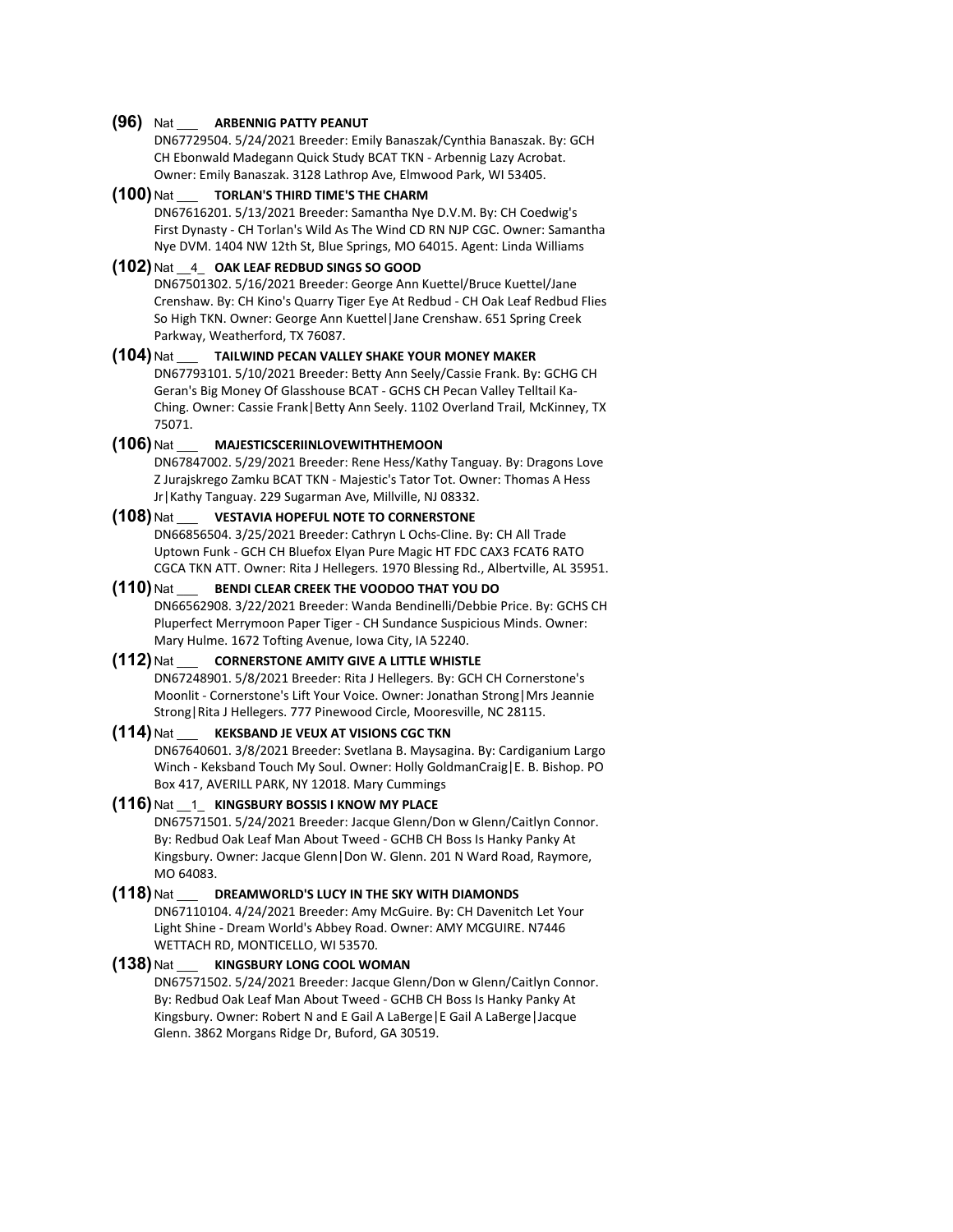#### **(178)** Nat \_\_\_ **FABLE'S SYLVEON**

DN67136901. 5/25/2021 Breeder: Crystal Sims/Richard Sims. By: CH Redbud Glasdawn Moon Shadow - CH Fable Harmony You Must Love Me TKN. Owner: Crystal Sims|Richard Sims. 324 Cannon, Quinlan, TX 75474.

#### **(190)** Nat \_3\_\_ **BENDI'S GIRL WITH A MILLION DREAMS**

DN66562907. 3/22/2021 Breeder: Wanda Bendinelli/Debbie Price. By: GCHS CH Pluperfect Merrymoon Paper Tiger - CH Sundance Suspicious Minds. Owner: Wanda Bendinelli|Donald Bendinelli. 1050 Kyler rd, Mt Vernon, MO 65712.

#### **(206)** Nat \_\_\_ **KIDWELLY DAYS OF FUTURE PASSED**

DN69285001. 5/17/2021 Breeder: Nancy Babyak/Mr. John Babyak. By: CH Rhydowen Blue Daniel - CH White Hart Cascade To Kidwelly. Owner: Nancy Babyak|John Babyak. 18 Wilma Way, East Harwich, MA 02645.

#### **(210)** Nat \_\_\_ **SOVEREIGN BLACK OPAL**

DN67743904. 5/15/2021 Breeder: Rochelle L Severance. By: GCH CH Hope On Silver Cloud BN RA CGCA TKN - Twinroc Buckaroo Black Swan PT. Owner: Judy Trenn|Dana Hasemeier|Rochelle Severance. 11682 Colerain Ave, Cincinnati, OH 45252. Nancy Willoughby

# **(286)** Nat \_\_\_ **CH LAUGHING DAWG'S HONDA VALKYRIE**

DN67124301. 4/5/2021 Breeder: Teresa Kay Smith. By: GCHG CH Pawcific I Walk With The King HSAds NAP CAA BCAT ACT2 CGC TKI - CH Laughing Dawg's Darkside Of The Moon BCAT CGC. Owner: Teresa K Smith. 62 North Janesville Street, Milton, WI 53563. Agent:M'Kayla Stahr

#### **Cardigan Welsh Corgis, Sweepstakes (Senior 15-18 Months) Bitches**

#### **(98)** Nat \_\_\_ **EBONWALD'S TIME FLIES**

DN66242601. 12/22/2020 Breeder: Garrett Ramsay. By: GCH CH Ebonwald Madegann Quick Study BCAT TKN - CH Ebonwald's Lasting Impression. Owner: Garrett Ramsay. 7720 W WINSLOW RD, Illinois, IL 61089.

## **(120)** Nat \_\_\_ **CARDIRIDGE WILD ABOUT WILDFLOWERS**

DN65468601. 1/10/2021 Breeder: Patricia Mortensen & Marla Gardner. By: GCH Pooh's MacWallace Cardiridge Limitless - CH CardiRidge Fermbriar The Girl Can't Help It. Owner: Michele Neubauer|Jeff Money. 1002 Thorn Bush Rd, La Grange, KY 40031.

#### **(122)** Nat \_\_\_ **JOKIN'S INTRIGUING LEGEND BEGINS**

DN65323601. 12/15/2020 Breeder: Joseph Hunn Jr./Nicole Palsgrove/Blythe Palsgrove. By: GCHB CH Coedwig's Black Diamond PT - CH Coedwig's Where Rumors End & Legends Begin @ Jokin RN. Owner: Nicole Palsgrove|Blythe Palsgrove Brady | Lillian Alexander | J Hunn Jr. 2025 E St Rt 36, Piqua, OH 45356.

# **(124)** Nat \_\_\_ **SUPERNATURAL'S INTO THE MYSTIC**

DN65064702. 12/30/2020 Breeder: C F CAMIN. By: CH Kino's Quarry Tiger Eye At Redbud - GCHS CH Bluefox Elyan Mine Not Yours. Owner: Denise Waiting|Candy Camin. 1612 Rose Creek Rd, Pullman, WA 99163.

#### **(126)** Nat \_\_1\_ **INDIUM'S AMONG THE WILDFLOWERS WITH TORETH**

DN65087701. 1/6/2021 Breeder: Leo Washburn/Mark Thorson. By: GCHB CH Onalee Telltail That Touch Of Mink - CH Toreth's Inconel Dove. Owner: Le'o Washburn|Mark Thorson. 5229 S 380th St, Auburn, WA 98001. Agent: Christina Mazepink

#### **(128)** Nat \_\_\_ **WESTWIND'S TRIBUTE CGC**

DN65284501. 1/10/2021 Breeder: Kimberly M Jacobson/Lissa Jacobson. By: CH Hershey's Dummies CGC - CH Westwind's Summertime Blues. Owner: Kimberly Jacobson|Lissa Jacobson. 5196 W Stimmel Rd, Salina, KS 67401.

#### **(130)** Nat \_\_\_ **EBONWALD SILVERMOON WRINKLE IN TIME**

DN66242605. 12/22/2020 Breeder: Garrett Ramsay. By: GCH CH Ebonwald Madegann Quick Study BCAT TKN - CH Ebonwald's Lasting Impression. Owner: Donna Messer and William Newcomb. 12801 Taylor Ranch Rd, Rapid City, SD 57702.